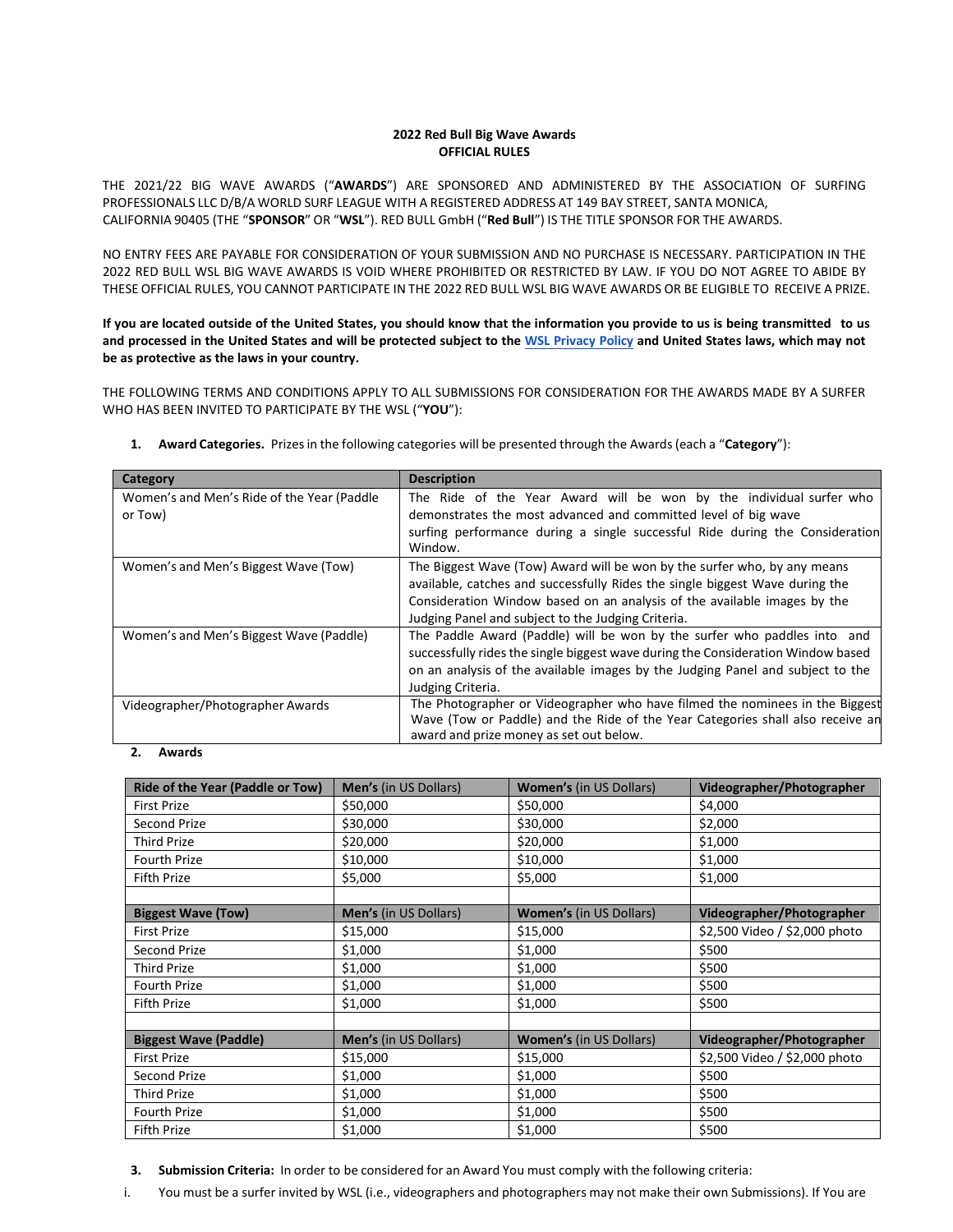under the age of majority in the jurisdiction in which You reside (a "**Minor**"), You must have your parent's or legal guardian's permission to participate in the Awards. Please contact WSL for a parental consent form.

- ii. You must have a successful **"Ride**". For a ride to be deemed successful and eligible to be considered as a submission to the Awards, a surfer must be standing only on their feet on a board and complete the majority of the wave, relevant to the location and wave being surfed, while in control and under the power of only the wave and gravity ("**Ride"**).
- iii. The Ride submitted for consideration must have occurred between 6:00 AM (US Pacific Standard Time) April 1, 2021 and 7:00 PM (US Pacific Standard Time) March 31, 2022 ("**Consideration Window"**). WSL reserves the right to request further information relating to a Submission and the Ride, as needed, to confirm that a Ride occurred as stated, and within the Consideration Window.
- iv. The Submission is uploaded for consideration by 11:59 PM (US Pacific Standard Time) on April 14, 2022 ("**Closing Date"**).
- v. You may only submit five (5) Rides for consideration in each Award category. You will need to enter a new Submission for each Category you wish to be considered in. You must submit at least one (1) photograph or one (1) video for consideration by the Judges. Please submit a maximum of two(2) angles of photo/video submissions for each Ride.
- vi. Safety of all surfers, photographers, videographers and other individuals in the ocean is of the highest priority to WSL. Any attempts that are deemed extraordinarily dangerous, discourteous or unsportsmanlike will not be considered as Submissions, as determined by WSL in its sole discretion.
- vii. In the event of a dispute regarding whether a Ride is successful and should be re-considered for nomination, WSL may request the Judging Panel to consider the Ride, in light of the above stated criteria. For the avoidance of doubt, WSL has final discretion on considering the eligibility of a successful Ride and accepting a Submission for consideration for an Award Category.
	- **4. Photo/Video Entry Requirements:** All photos and videos submitted for consideration (collectively, "**Video"**) must comply with these *Official Rules* and the Submission Directions. Each Video submitted (and any content submitted or associated with your entry, hereafter collectively **Submission**) must be an original work owned or licensed to the surfer submitting the Video and all rights must be cleared for use byWSL, Red Bull or other parties as set out below.

# Videos **MUST NOT**:

- Contain any music;
- Be manipulated or enhanced in a manner that distorts or misrepresents the surfer's performance on the wave or thewae itself;
- Contain material which is (or promotes activities which are in WSL's sole discretion) hateful, slanderous, libelous, tortious, sexually explicit, obscene, pornographic, inappropriate, violent, discriminatory, illegal or contain material which appears to be unlawful or dangerous or in violation of, or contrary to the laws or regulations in any state wherethe Video is created;
- Contain material that violates or infringes another's rights, including but not limited to material that violates privacy, publicity or intellectual property rights, or that constitutes copyright infringement. Without limiting the foregoing, Videos must not include third party trademarks, logos, insignia, location signage, photographs, artwork, orsculptures;
- Include third parties, including but not limited to minors, without parental consent, celebrities and friends who havenot expressly authorized you to display their image, likeness or voice in any submitted Video or otherwise use such image, likeness or voice; or
- Disparage or cast a negative light on any person, entity, brand or any products or services.

WSL reserves the right in its sole discretion to disregard or disqualify any Submission for the Awards if it believes the Submission violates or potentially violates any of the foregoing requirements or otherwise fails to comply with any provision of these *Official Rules*. You agree to reimburse WSL and the Promotion Partners in full in respect of any losses, damages, and expenses, including reasonable legal fees (including, where permitted, reasonable attorneys' fees) that they may sustain from the breach of a representation or warranty made by you or the use of any rights granted by you to WSLhereunder. Minors must have the prior consent of their parent or legal guardian to enter a Submission for consideration and to provide requisite personal information. Videos submitted will not be returned.

- **5. Privacy:** Submission of personal information in connection with the Awards, including, without limitation, mailing address, phone number, and email address, and photographic/video content featuring You constitutes permission forWSL, Red Bull and the other third parties who are affiliated to or WSLs or partners of the WSL or the Event defined below), including, without limitation Red Bull and its subsidiaries and affiliates ("**Promotion Partners**") to use Your personal information for purposes of administration of these Awards and for other purposes permittedby WSL's Privacy Policy. You may opt-out of receiving communications, as set forth in WSL's Privacy Policy or as provided within any such marketing materials (e.g., using the 'Unsubscribe' feature provided in the footer of WSL's emails). You understand that you are providing your information to WSL that WSL may share with Promotion Partners. The information you provide to WSL will only be used in relation to these Awards including, without limitation, the marketing and promotion of the Submissions and these Award, for historical and archival purposes in the future, and in accordance with the WSL Privacy Policy.
- **6. Clearances and Warranty**: By making a Submission You grant to WSL, Red Bull, and their assignees and licenses the irrevocable, non-exclusive, royalty-free, perpetual right to use Your voice, image, photograph, likeness, biography and all attributes of Your personality (collectively, "**Name, Image and Likeness**") and any already recorded images, photos,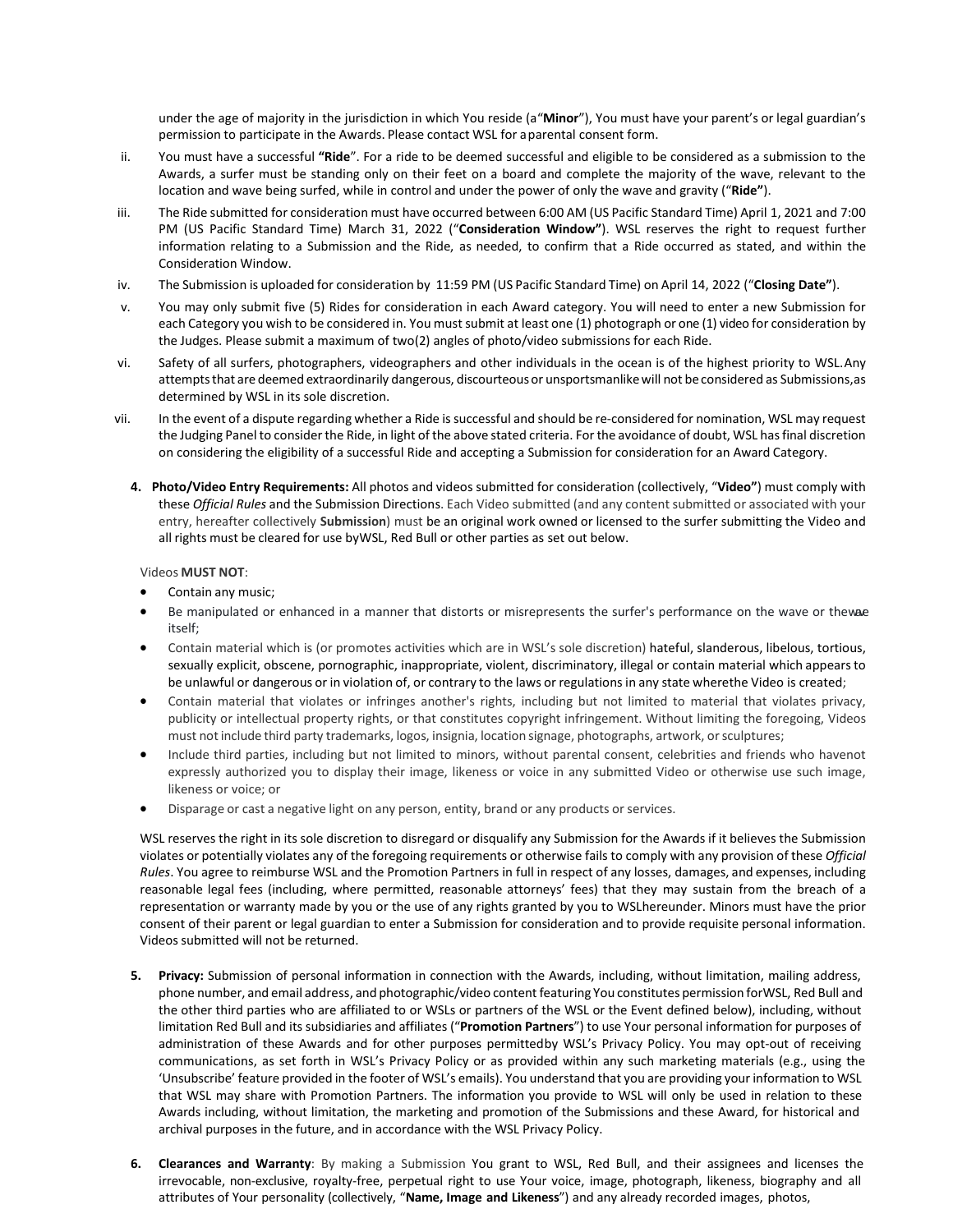film and/or video footage involving your Name, Image and Likeness for use by or in relation to WSL, Awards,Big Wave surfing and any sponsor of the same in the context of each of their respective sponsorships. As full and fairconsideration for the rights granted by You to WSL herein, WSL agrees to consider Your Submissions for nomination in the Category or Categories selected by You (including the chance to win the stated prizes) in accordance with these Official Rules. WSL shall in no way be obligated to exercise any of the rights granted to it herein. WSL (and its licensees and assignees, including but not limited to Red Bull) shall have the right (but not an obligation) to distribute, advertise,freely assign, promote, reproduce, perform, publicly display, exhibit, transmit and otherwise use content (including all Video Submissions) submitted by You by any and all means and methods, in all languages, and in any and all marketsand media, whether now known or hereafter devised, throughout the world in perpetuity and you waive the right toapprove any such use. You hereby represent and warrant to WSL that: (i) Promotion Partner's use of the Submissions will not infringe upon or violate Your proprietary rights, including, but not limited to, patents, trade secrets, rights ofprivacy, copyrights and trademarks, (iii) all rights granted herein are Your sole property and are free and clear of anyand all liens, encumbrances or claims whatsoever, and (iv) You have secured all rights, interests, licenses and clearances necessary for the grant to WSL and use of Your Name, Image and Likeness rights as permitted hereunder.When you submit a Submission for consideration You represent and warrant that You are either the sole creator and owner of all rights in the Video, including without limitation the copyright(s) therein; or that You have a license fromthe copyright owner to make the Submission and grant the rights granted under these Official Rules; that use of a Video by WSL or Red Bull as contemplated by your Submission or the terms and conditions herein will not infringe upon or violate any proprietary rights, including, but not limited to, patents, trade secrets, rights of privacy, copyrights and trademarks, of any third party; that all rights granted herein are free and clear of any and all liens, encumbrances or claims whatsoever; and that you have secured all rights, interests, licenses and clearances necessary for the use of the Video, including but not limited to: (i) authorization by any persons appearing in the Video for the use, by WSL, Red Bull (and each of theirlicensees and assigns), of his/her performance, image, name, likeness, voice, and biography in connection with the exhibition and other exploitation of the Video as contemplated by these Official Rules. You represent and warrant that the Video and any use thereof by WSL, Red Bull and any partners, subsidiaries and affiliates in connection with programming, advertising, promotion and publicity of the Awards shall not infringe upon any statutory or common law intellectual property right (including, without limitation, any copyright) under U.S. andinternational laws andshall not constitute a defamation, orinvasion ofthe right of privacy or publicity, or infringement of any other right of any kind of any third party.

**7. Rights in Video**: The Video Submissions are required to enable WSL to judge a competitor's skill and ability for the Awards. All Videos are deemed to be non-confidential and nonproprietary and shall not be returned. By submitting a Video You hereby grant to WSL, and its licensees and assignees, in perpetuity, the worldwide, non-exclusive, royalty-free, sub-licensable, assignable, irrevocable right, license and authority to: (i) use the Video to review and judge your submission for the Awards; (ii)to distribute the Video submissions on WSL's (and its licensees' and/or assigns') and Red Bull's owned and operated and licensed and nominated digital platforms, such as the WSL and/or Red Bull website and app and social media channels, including, but not limited to, Facebook, Instagram and other websites (the "**Promotion Platforms**"), in any and all productions produced by WSL or Red Bull (and its licensees and/or assigns) to market or promote the Awards, in promotions and/or advertising relating to the Awards, and in connection with any other materials created in relation to the Awards; (iii) edit, modify, distribute, publicly perform, promote, sell, lease, broadcast, transmit, exhibit and otherwise use and exploit, in all languages, all versions and copies of any Video or any production with the Video contained therein, on any and all media now known or hereinafter devised; and (iv) to freely assign and/or sublicense the rights granted herein to any third party in WSL's sole discretion. You acknowledge and agree that if WSL or a Promotion Partner elects to use the Video the surfer and/or videographer shall not be entitled to any credit, consideration or notice or payments of any kind, and all rightsunder copyright or otherintellectual property rights which may result from the use of the Videos by WSL or PromotionPartners and shall be the sole property of WSL. You waive all moral rights in the Video with respect to any use by WSL or Promotion Partners, its sublicensees, licensees or assignees. WSL, Promotion Partners and its designees shall have the perpetual, worldwide right to publish and use the Videos, in any way, and in any media for trade, advertising, promotional, and/or other purposes as WSL, Promotion Partners and/or its designees may determine without furtherconsideration to You or any third party. WSL and Promotion Partners are under no obligation to use the Video or publish the same on any media whatsoever.

#### **8. Judging Panel**

- a. **Judging Panel**: The judging panel will be determined in consultation with Heavy Water Surf, LLC (the "**Judging Panel**"). If any of the selected judges are unable (including because of submitting a Submission) or unwilling to serve as a judge, the WSL in consultation with Heavy Water Surf, LLC will select a replacement judge.
- b. **Selection of Nominees** After the Closing Date, a committee of five (5) members of the Judging Panel selected by WSL and Heavy Water, LLC (the "**Committee**") will evaluate the Submissions received and the Committee will nominate five (5) nominees for each Award Category. If multiple submissions are made, the Committee will select the single definitive Submission of each nomination, considering all factors such as sharpness, framing and completeness of the Ride from beginning to end.
- c. **Selection of Winners**: The Judging Panel shall select the winners from the five (5) nominated Submissions.
- d. **Judging Points System**: Each judge on the Judging Panel will be asked to rank the five (5) nominees in the order from first place to fifth place. Each judge will then submit his or her ballot order of nominee Submissions to WSL Tours and Competition. The following point values will be assigned to the ranking on each selection and an overall total will be calculated from each judge's ballot order of nominee Submissions.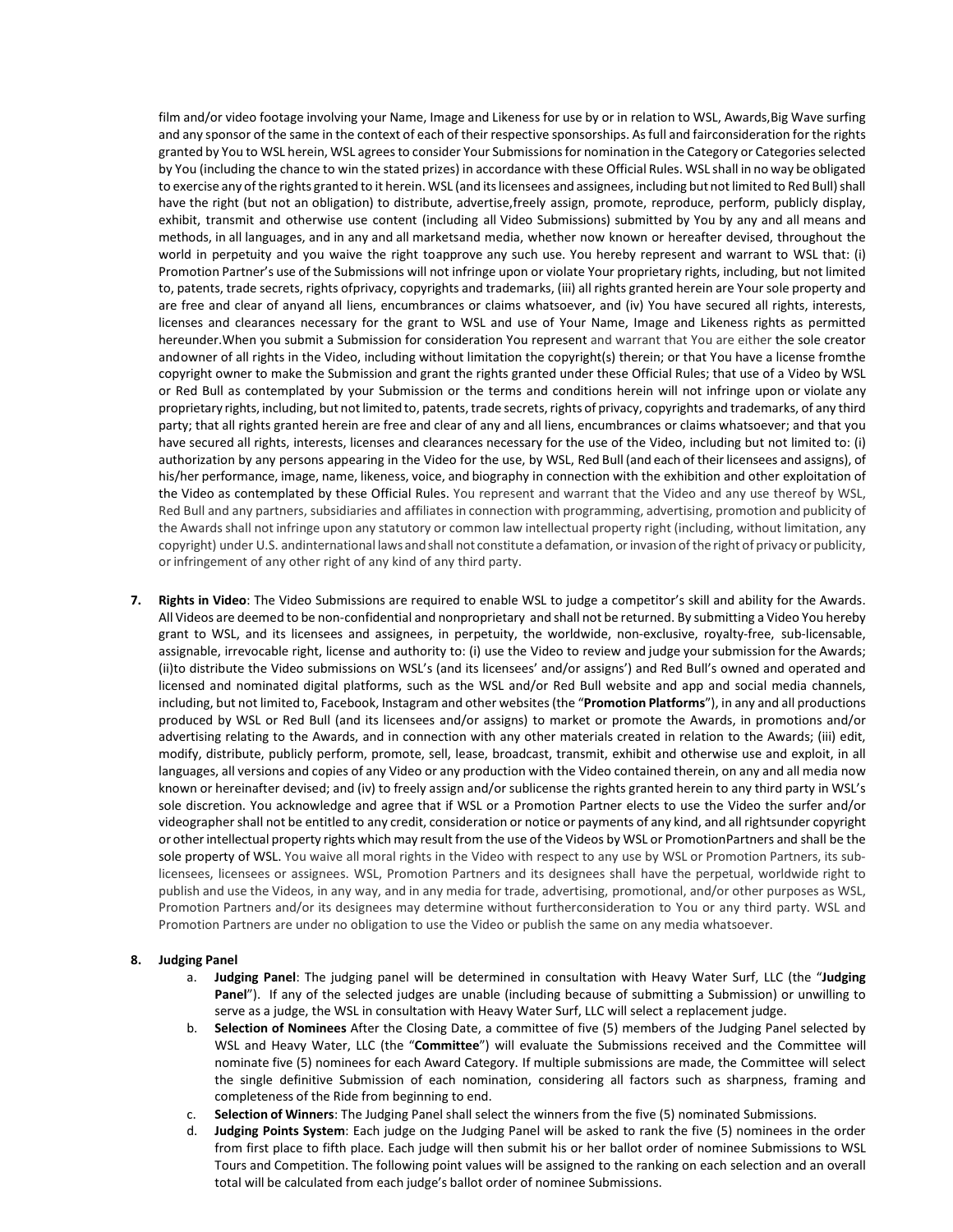$1st = 100$  points  $2nd = 75$  points 3rd = 55 points  $4th = 40$  points 5th = 30 points

After each judge completes their ranking of the five (5) nominees in each Category, the WSL will calculate the total number of points for each nominee in each Category. In case of a judge assigning a tie to two or more Submissions in their order of nominees, the average score of the tied waves on that ballot will be tallied. For example, a tie between 4th and 5th would each receive 35 points. Individual judge's ballots will remain confidential to ensure candid input, but the final relative scores in aggregate will be available upon request. The Awards will be determined as follows:

| <b>First Prize</b>  | Nominee with the most points        |
|---------------------|-------------------------------------|
| <b>Second Prize</b> | Nominee with the second most points |
| <b>Third Prize</b>  | Nominee with the third most points  |
| <b>Fourth Prize</b> | Nominee with the fourth most points |
| Fifth Prize         | Nominee with the fifth most points  |

If there is a tie between two (2) nominees in a Category, the Judging Panel will review the two nominees and each member of the Judging Panel will cast a vote for the nominee which they believe should be the winner as between the two (2) nominees. The nominee with the most votes will be deemed the winner. For example, if there is a tie for Third Prize, the nominee that is the winner as between the two (2) tied nominees will receive Third Prize and the other nominee will receive Fourth Prize. If after any such vote by the Judging Panel there is still a tie, the winner as between the two (2) nominees will be determined by the WSL.

## **9. Judging Criteria**:

## a. **Ride of the Year**:

The Wave**:** The following criteria shall apply to the analysis of the wave:

- the height, steepness and heaviness of the wave will be considered to determine the difficulty of the Rides. Waves that maintain these characteristics for a majority of the Ride will be noted.
- Size of the wave: for each Ride, the size of the wave will be analyzed by the zone where the surfer has taken off and not so much by the size of the wave prior to the point of take-off.

The Surfing: The following criteria shall apply to the analysis of the surfing and be noted:

- The surfer that utilizes the wave to do the most progressive and committed big wave surfing possible
- The surfer's position to take off on the steeper, more critical part of the wave will be a key consideration.
- Deep and/or technical barrel rides
- Execution and control throughout the ride.
- major maneuvers and highlines in the pocket
- Incomplete barrels with significant travel time and adjustments within the barrel.
- b. **Biggest Wave (Paddle**) and **Biggest Wave (Tow)**: During the judging process the waves **will not be measured** by the WSL Science Team. The Judging Panel will determine the Biggest Wave (Tow or Paddle) using the following criteria:
- The height and steepness of the wave will be analyzed when determining the Biggest Wave. Waves that maintain these characteristics for a majority of the ride will be noted.
- For each successful Ride the size of the wave will be analyzed by the zone where the surfer has taken off and not so much the size of the wave behind the surfer.
- For each successful Ride the size of the wave will be analyzed as follows:
	- Biggest Wave (Paddle) the zone where the surfer has taken off and not so much the size of the wave prior to the point of take-off.
	- Biggest Wave (Tow) the surfers position relevant to the biggest part of the wave.
	- In the event of a comparison between similar sized waves in each Category, the following additional criteria shall apply**:**
		- The surfer that utilizes the wave to do the most progressive and committed big wave surfing possible.
		- The surfer's position to take off on the steeper, more critical part of the wave.
		- Execution and control throughout the ride.
		- Deep and/or technical barrel rides will be noted.
		- Major maneuvers and highlines in the pocket will be noted.
	- c. **Wave Measurement**: During the judging process the waves **will not be measured** by the WSL Science Team. Following the determination of the First Prize for Biggest Wave (Paddle) – Men, First Prize for Biggest (Paddle) – Women, First Prize for Biggest Wave (Tow) – Men and First Prize for Biggest Wave (Tow), the WSL will submit these First Prize winners to the WSL Science Team to determine the size of each such wave and the WSL Science Team may use all technology reasonably available to do so. You acknowledge and agree to provide any assistance reasonable requested by the WSL Science Team for the WSL Science Team to measure Your wave. If you fail to provide the requested assistance, the WSL Science Team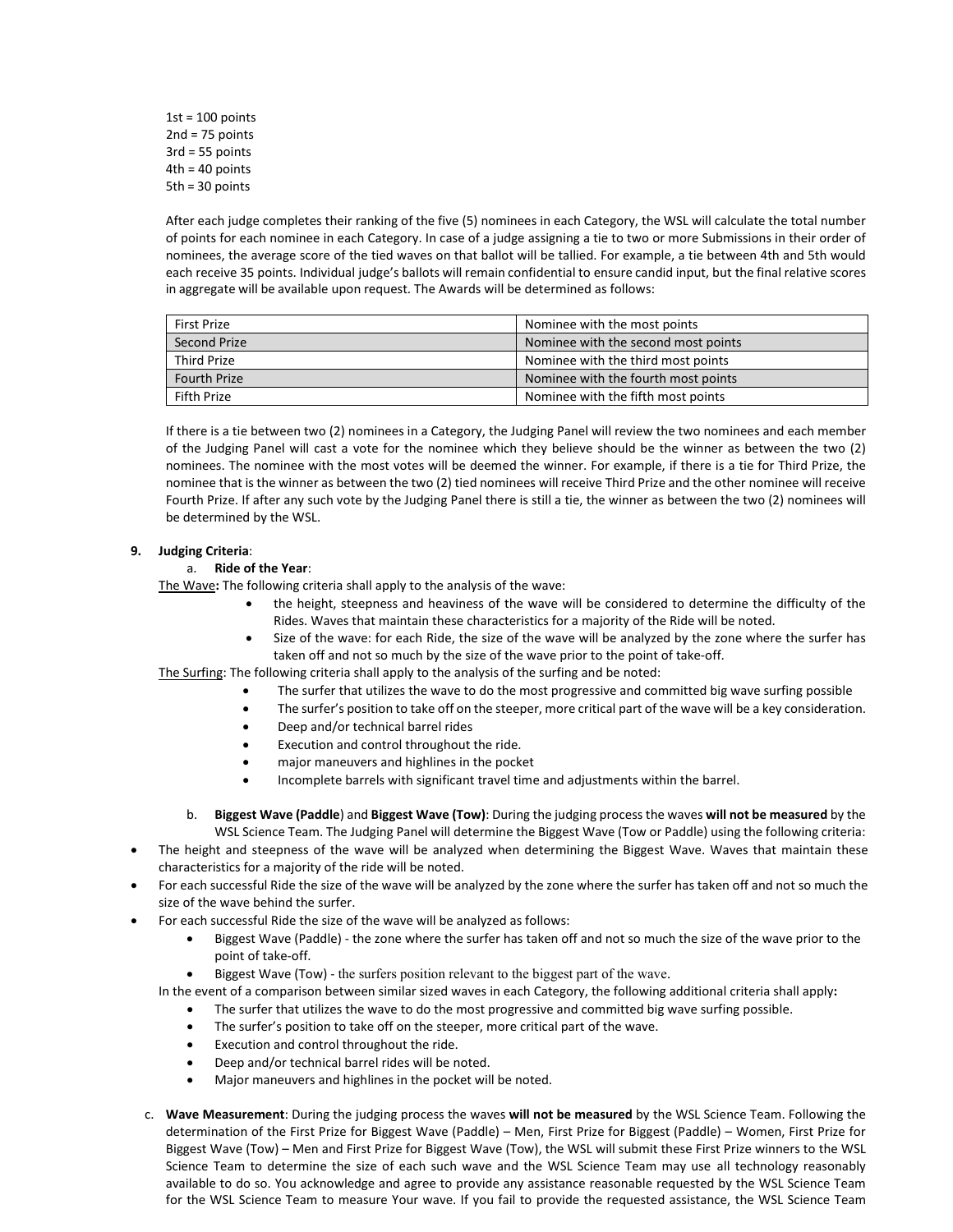reserves the right to not measure Your wave. The WSL Science Team will use commercially reasonable efforts to complete the measurement of such waves by November 1, 2022.

- d. **Judging notes for all Categories**: You are advised and You acknowledge that the quality and angle of the footage/photos can impact the ability for the Judging Panel to properly analyze the submissions.
- **10. Nominations**. The five (5) nominees in each of the Categories shall be announced on the WSL website on or around the week of May 9, 2022.
- **11. Winner Notification and Verification:** The Award winners will be notified by email, on or about the week of July 4, 2022 and must acknowledge receipt of notification within 48 hours. A cash prize will be given in each Category as set out above**.** All amounts stated are in US Dollars**.** Only the prizes listed above shall be awarded. All decisions of WSL are final. Winners are subject to verification of eligibility and will be required to sign an Affidavit of Eligibility and a Publicity Release. All required documents must be completed and returned to WSL by the date and time communicated by WSL. If a potential winner cannot be contacted, fails to timely claim the prize, is disqualified or if a winner or a winner's parent or legal guardian fails to timely executeand return any required forms or other documents, or if the prize notification is returned as undeliverable, WSL may select an alternate winner from among the remaining eligible entries based on the judging criteria. Under no circumstances will more than the stated number or amount of prizes be awarded. Winner or winner'sparent or legal guardian, if winner is a minor, is responsible for all federal, state, local and income taxes associated with winning the prize. Except where prohibited by law, entry and acceptance of prize constitute permission to use winner's name, prize won, hometown, likeness, Videos and all other information provided in association with the Awards for advertising, promotion and publicity of the Awards and/or Big Wave Surfing (including online posting) in any and all media now or hereafter known throughout the world in perpetuity, without additional compensation, notification or permission.
- **12. Big WaveAwards Ceremony Attendance:** Physical attendance by nominees may be requested by WSL at an Awards ceremony or other event celebrating the winners of these Awards. Winners are expected to make themselves available for an in person or online presentation of Awards at a date and in a manner determined by WSL. Reasonable travel expenses for attending the Awards shall be borne by WSL (if approved in advance). Failure to attend the Awards ceremony upon reasonable request may lead to a forfeiture of the Award, as determined by WSL.
- **13. LIMITATION OF LIABILITY AND RELEASES**: BY SUBMITTING A VIDEO FOR CONSIDERATION FOR THE AWARDS YOU AGREE THAT THE WSL, THE PROMOTION PARTNERS AND EACH OF THEIR RESPECTIVE DIRECTORS, OFFICERS, MANAGERS, EMPLOYEES, AGENTS AND ASSIGNS (THE "**RELEASED PARTIES**" )WILL HAVE NO LIABILITY WHATSOEVER FOR, AND SHALL BE HELD HARMLESS BY YOU AGAINST, ANY LIABILITY FOR ANY INJURIES, LOSSES OR DAMAGES OF ANY KIND TO PERSONS, INCLUDING PERSONAL INJURY OR DEATH, OR PROPERTY DAMAGE RESULTING IN WHOLE OR IN PART, DIRECTLY OR INDIRECTLY, FROM SAID SUBMISSION, INCLUDINGACCESS TO ANDUSE OF THE SUBMISSION MICROSITE OR THE WSL WEBSITE OR THE DOWNLOADING FROM AND/OR PRINTING MATERIAL DOWNLOADED FROM SAID SITE, OR ANY CLAIMS BASED ON PUBLICITY RIGHTS, DEFAMATION OR INVASION OF PRIVACY. WITHOUT LIMITING THE FOREGOING, EVERYTHING REGARDING THE SUBMISSION MICROSITE, INCLUDING THE WSL WEBSITE, ARE PROVIDED "AS IS" WITHOUT WARRANTY OF ANY KIND, EITHER EXPRESS OR IMPLIED, INCLUDING BUT NOT LIMITED TO, THE IMPLIED WARRANTIES OF MERCHANTABILITY, FITNESS FOR A PARTICULAR PURPOSE, OR NON-INFRINGEMENT. SOME JURISDICTIONS MAY NOT ALLOW THE LIMITATIONS OR EXCLUSIONS OF LIABILITY FOR INCIDENTAL OR CONSEQUENTIAL DAMAGES OR EXCLUSION OF IMPLIED WARRANTIES, SO SOME OF THE ABOVE LIMITATIONS OR EXCLUSIONS MAY NOT APPLY. CHECK LOCAL LAWS FOR ANY RESTRICTIONS OR LIMITATIONS REGARDING THESE LIMITATIONSOR EXCLUSIONS. The WSL reservesthe right, in itssole discretion, to suspend or cancel this Video submission process at any time for any reason, including, without limitation, if a computer virus, bug or other technical problemcorrupts the administration, security, or proper conduct of this submission process, strikes, lock-outs, acts of God, technical difficulties, and other events not within the reasonable control of the WSL.
- **14. Indemnity**: You agree to indemnify and hold harmlessthe WSL, any Promotional Partners, and each of their respectiveparents, affiliates, successors, assigns and licensees, and each of their respective employees, shareholders, officers, directors, managers, agents and representatives from and against any and all liability, claims, loss, damage, injury or expense, including reasonable attorneys' fees, arising in connection with any third party action arising out of a breach or allegation which if true would constitute a breach, of any of your representations, warranties or obligations herein.
- **15. Waiver of Equitable Relief:** You acknowledge and agree that WSL does not now and shall not in the future owe any duty or liability, direct or indirect, vicarious, contributory, or otherwise, with respect to the infringement or protection of the copyright in and to the Video. You acknowledge that, with respect to any claim by You relating to or arising out of WSL's actual or alleged exploitation or use of any Video or other material submitted in connection with these Awards, the damage, if any, thereby caused to you or to a third party, will not be irreparable or otherwise sufficient to entitle you to seek injunctive or other equitable relief or in any way enjoin the production, distribution, exhibition or other exploitation of the Video or any other production based on or allegedly based on the Video, and your rights and remedies in any such event shall be strictly limited to the right to recover damages, if any, in an action at law.
- **16. Issues with submissions:** The WSL is not responsible for lost, late, incomplete, damaged, stolen, misdirected, or illegible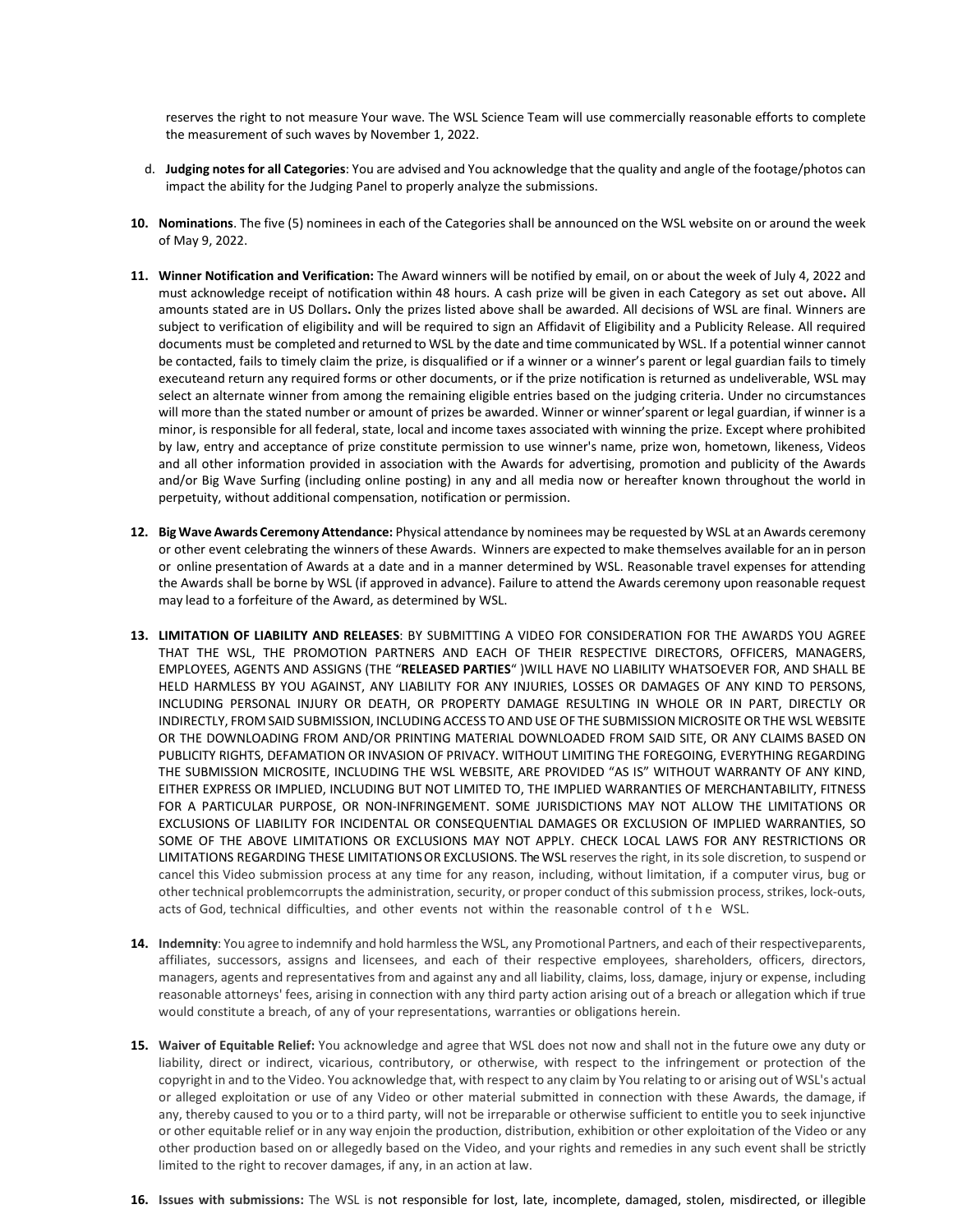submissions; lost, interrupted, or unavailable network, server, or other connections, telephone transmission problems, or garbled transmissions or miscommunications; computer or software malfunctions or damage to a user's computer equipment (software or hardware); technical failures; or other errors or malfunctions of any kind whether human, mechanical, electronic, or otherwise. The WSL is not responsible for any materials provided to the WSL which are deemed harmful or offensive to others or for any harm incurred as a result of a Video. The WSL is not responsible in any way for any injury, lossor damage which occurs as a result of an opinion expressed or information provided in the Video transmitted on any mediaincluding online or on television. All statements and opinions made by an individual are those of such individual(s) only, and the WSL neither endorses nor shall be held responsible for the reliability or accuracy of the same.

WARNING: ANY ATTEMPT BY A SURFER OR ANY OTHER INDIVIDUAL TO DELIBERATELY UNDERMINE THE LEGITIMATE OPERATION OF THESE AWARDS OR DAMAGE ANY WEBSITE ASSOCIATED WITH WSL OR UNDERMINE ITS LEGITIMATE OPERATION MAY BE A VIOLATIONOF CRIMINAL ANDCIVIL LAW, AND SHOULDSUCH ANATTEMPT BE MADE, THE WSL RESERVES THE RIGHT TOPROSECUTE AND SEEK DAMAGES FROM ANY SUCH PERSON TO THE FULLEST EXTENT PERMITTED BY LAW. The WSL reserves the right to withdraw the Submission of any individual if, in the WSL'ssole discretion, an individual isfound to be attempting to tamper with or undermine the submission process or any website associated with the Awards or violating these Official Rules.

- **17. Sportsmanlike Conduct; Damage to Surfing's Image; Verbal Assault**: You agree that in connection with any Submission, (i) You will act and conduct Yourself, at all times, with Sportsmanlike Conduct, which is defined as, but not limited to: (i) respect for WSL, including, without limitation WSL Events and Tours, WSL sponsors, Judges and WSL management; (ii) You shall not engage in any conduct that could cause damage to the image of the sport of surfing, which is defined as any act, regardless of time or place, which casts the sport of surfing or WSL in a negative light; and (iii) You shall not directly or indirectly assault (including, without limitation, verbally or on social media) a WSL official, sponsor, Judge or WSL management member. Once you make a Submission, You may not contact any of the members of the Judging Panel about your Submission. If you are found by the WSL to be in violation of this provision of the Official Rules, Your Submission will be disqualified, and the WSL may not invite You to participate in future Big Wave Awards or events. This provision is not intended to limit any rights the WSL may otherwise have at law or in equity.
- **18. Other Terms & Conditions**: By submitting a Video for these Awards, You agree to be bound by these Official Rules. The decision of the WSL in all matters relating to this Competition is final and binding. If any provision of these Official Rules is determined to be invalid or otherwise unenforceable or illegal, these Official Rules shall otherwise remain in effectand be construed in accordance with their terms as if the invalid or illegal provision were not contained herein. In the event of any inconsistency between these Official Terms and the WSL Terms of Use governing the use of the WSL Website or the WSL Privacy Policy, in relation to the Competition, these Official Rules shall prevail. WSL's failure to enforce any term of these Official Rules shallnot constitute a waiver of that provision. WSL reserves the right to cancel or modify the Awards and to disqualify any entrant for any reason, in itssole and absolute discretion, including (but not limited to) if, for any reason, Awards are not held as planned, if the Award is void in a particular state or country, if there is an issue with the WSL Website including infection by computer virus, bugs, unauthorized intervention, fraud, technical failures, or any other causes beyond the control of WSL which corrupt or affect the administration, security, fairness, integrity or proper conduct of these Awards. If such cancelation occurs, WSL reserves the right to select the Winners from among all eligible entries based on the Judging Criteria.
- **19. Disputes**: By participating in these Awards, You agree that: (i) any and all claims, judgments and awards shall be limitedto actual out-of-pocket costs incurred, including costs associated with participating in these Awards but in no event attorneys' fees; (ii) under no circumstances will You be permitted to obtain any award for, and You hereby waive all rights to claim, punitive, incidental or consequential damages and any and all rights to have damages multiplied or otherwise increased and any other damages, other than for actual out-of-pocket expenses, and any and all rights to have damages multiplied or otherwise increased; (iii) all issues and questions concerning the construction, validity, interpretation and enforceability of these Official Rules or the rights and obligations of You, the WSL and Promotion Partners in connection with these Awards, shall be governed by, and construed in accordance with the laws of the State of California; and (iv) the parties hereto each agree to finally settle all disputes only through arbitration; provided, however, the Released Parties shall be entitled to seek injunctive or equitable relief in the state and federal courts in Los Angeles County, California and any other court with jurisdiction over the parties. In arbitration, there is no judge or jury and review is limited. The arbitrator's decision and award are final and binding, with limited exceptions, and judgement on the award may be entered in any court with jurisdiction. The parties agree that, except assetforth above, any claim, suit, action, or proceeding arising out of or relating to this Competition shall be resolved solely by binding arbitration before a sole arbitrator under the streamlines Arbitration Rules Procedures of JAMS Inc. ("**JAMS**") or any successor to JAM. If an in-person hearing isrequired, then it will take place in Los Angeles County, California. The federal or state law that applies to these Official Rules will also apply during the arbitration.
- **20. Official Rules and Winners List**: For a copy of these *Official Rules*, please email [bigwave@worldsurfleague.com](mailto:bigwave@worldsurfleague.com) or send a selfaddressed envelope for receipt to the Association of Surfing Professionals LLC d/b/a World Surf League, 149 Bay Street, Santa Monica, California 90405 ("**WSL Registered Address**"). For a list of winners, which should be available on or after the week of July 4, 2022, at [www.worldsurfleague.com/bigwaveawards o](http://www.worldsurfleague.com/bigwaveawards)r, please send a self-addressed envelope for receipt to the WSL Registered Address. For any requests of additional information or if you have video or photographs you would like considered for an invite tothe Awards, please contact the WSL Tours and Competition Office as follows: